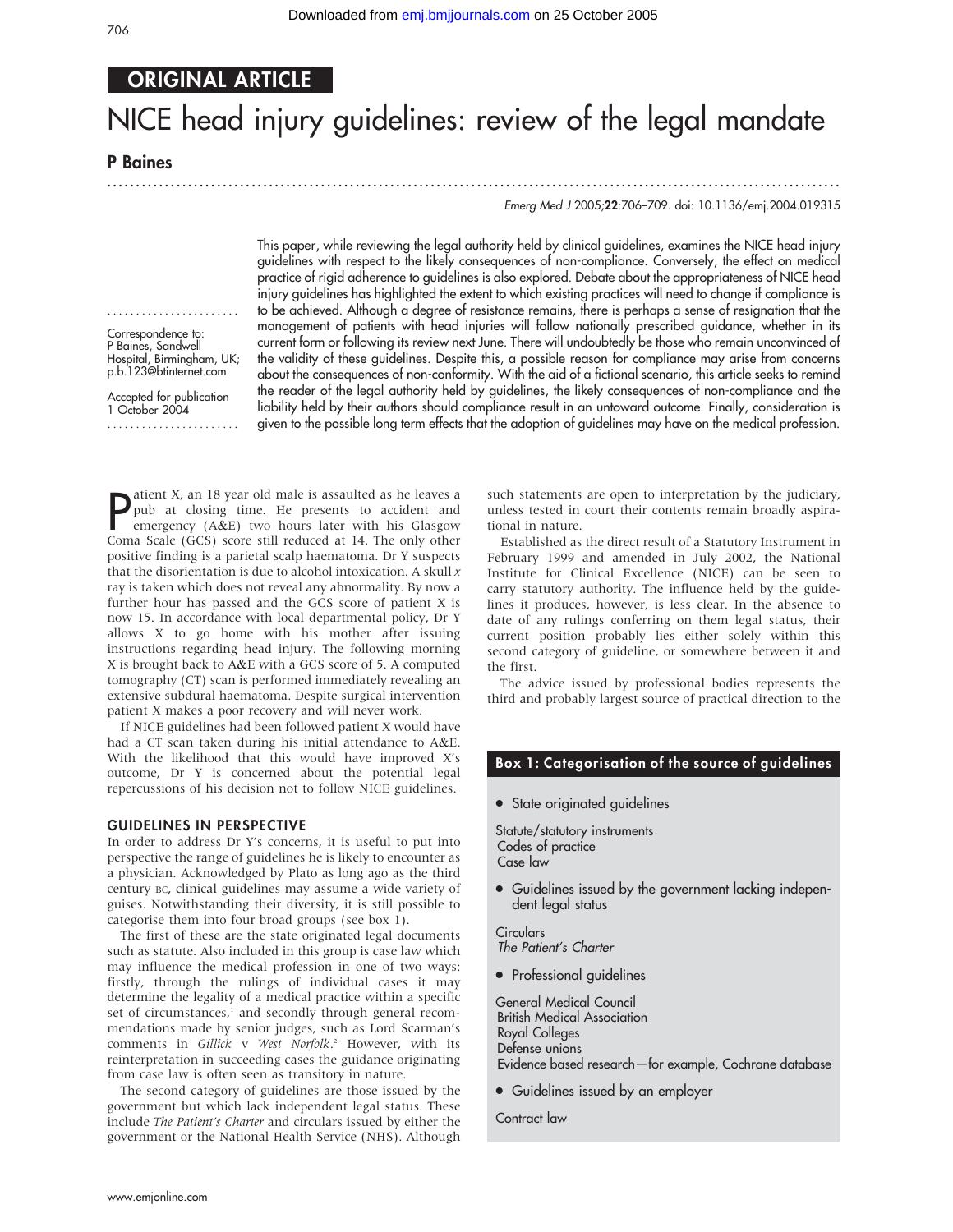# Box 2: Arenas of legal accountability

• Public/criminal liability

For example: Criminal prosecution by the State

• Private/civil liability

For example: Private prosecutions using civil law

• Professional liability

For example: Sanctions by General Medical Council

• Liability to the employer

For example: Liability arising from contract law

medical practitioner and includes bodies such as the General Medical Council (GMC), the British Medical Association, Royal Colleges and medical defence organisations. Additionally, the Cochrane Database forms a source of less prescriptive professional guidance, in providing doctors with research based evidence from which they can inform their own practice.

The fourth and final source of guidance is that issued by an employer, which most frequently manifests in the form of contract law.

As guidelines issued by different sources may conflict with one another, it is important to understand the hierarchy in which they stand. Usually bearing a direct relationship to the legal consequences of failing to comply, a guideline's source is often suggestive of this authority. With this in mind it is helpful to remind ourselves of the different arenas in which an individual may be found to have legal accountability. In general terms legal accountability can be divided into four areas given in box 2. These areas are independent of one another, so practitioners may find themselves simultaneously liable to punishment from up to four different bodies. For example, a medical practitioner successfully prosecuted for assault, may simultaneously find him or herself liable to:

- $\bullet$  a custodial sentence under criminal law
- N pay a fine to the assaulted person following a civil action under the tort of trespass to the person
- $\bullet$  professional disciplinary proceedings from the GMC
- $\bullet$  disciplinary proceedings from his or her employer.

With similarities apparent between the four areas of legal accountability and the sources of clinical guidelines, the consequences of failing to comply with guidelines will now be explored.

## THE BREACH OF GUIDELINES **Statute**

While statutes carry the greatest of legal authority, where the consequences for non-compliance are not explicitly stipulated by an Act, then criminal or civil proceedings may follow only where there is an associated breach of criminal or civil law. If for example, there is breach of section 58(3) of the Mental Health Act 1983 due to the provision of non-urgent treatment without consent, no specific penalties are stipulated by the Act. However, action may still be taken against the doctor under either criminal law in battery using the Offences Against the Person Act 1861, or as a civil action to recover damages using the tort of trespass. Similarly, even if NICE guidelines were to carry statutory authority, because the consequences of non-compliance are not stated, proceedings may only follow where there has also been an associated breach of criminal or civil law.

The provision of legal precedents in case law rulings provides guidance to the courts and therefore to the medical profession. The consequence of non-compliance with such guidance may in the case of a negligence dispute result in the claim that a doctor has failed in his or her duty of care towards a patient—the relationship between guidelines and the law of negligence being explored in greater detail below.

## Governmental guidance lacking legal authority

The legal authority carried by government and NHS circulars is open to interpretation by the courts. The case of  $R$  v North Derbyshire Health Authority ex parte Fisher highlights such an example, where a health authority was held not to be at liberty to ignore an NHS circular which described the prescribing policy of an expensive drug.<sup>3</sup> However, until the courts decide to take such action and grant it the standing of case law, most such documents carry only aspirational status, merely stating the aims and hopes of their authors. This reality is infrequently appreciated by the public, who often view such statements as rights which they can enforce. Similarly, The Patient's Charter is not legally enforceable and may arguably serve to increase levels of litigation by unrealistically raising patients' expectations.

## Professional guidance

As the central governing body to the medical profession, the GMC carries both regulatory and disciplinary powers, which ultimately includes the sanction of removing a doctor from the medical register. Guidance issued by the Council tends not to be narrow or prescriptive, instead covering broader ethical and legal issues and allowing practitioners a degree of flexibility in their interpretation.

## Guidance from employers

The breach of directions given by an employer may constitute a violation of the contractual terms of employment. If therefore, a hospital trust directs its employees to follow particular guidelines, a failure to do so may instigate internal disciplinary procedures with a sanction of dismissal ultimately available.

# GUIDELINES AND THE LAW OF NEGLIGENCE

Returning to the relationship between clinical guidelines and the law of negligence, for a claim to be successful three elements must be satisfied. The first of these is a duty of care and is met merely through attendance at an emergency department.4 The second is for a breach of that duty to be demonstrated; and thirdly for a causal link to be demonstrated between the breach of duty and actual harm to the patient. For all its shortcomings, NICE has managed to produce a highly sensitive tool for the identification of intracranial injury. Causation may therefore be difficult to disprove where deviation from guidelines results in the delayed diagnosis of a potentially treatable head injury.

With the crux of a negligence case lying therefore in the element of breach, the law requires for the standard of medical care to be reasonable within the individual circumstances of a case. Derived from the case of Bolam v Friern Hospital Management Committee (1957), the Bolam standard has for almost half a century formed the basis on which the breach of a duty of care is based. Judged to be that of ''the ordinary skilled man exercising and professing to have that special skill",<sup>5</sup> the test allows each case to be judged on its individual merits, permitting differences in medical opinion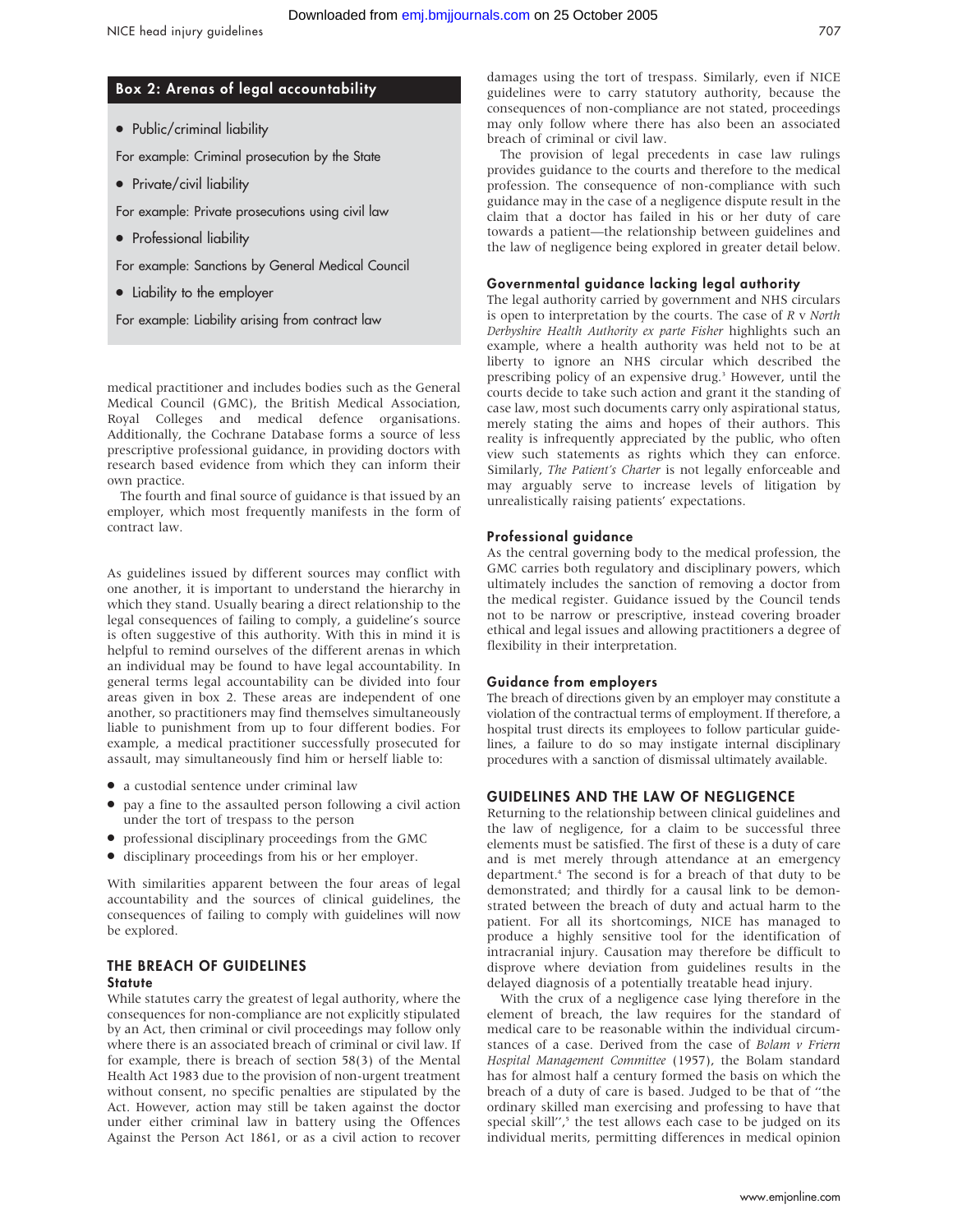rather than a rigid adherence to narrowly prescribed practices.

Differences of medical opinion are readily acknowledged and have even been encouraged by the judiciary, who are reluctant to determine which methods of treatment are to be preferred, as Lord Clyde comments in Hunter v Hanley 1955<sup>6</sup>:

deviation is not necessarily evidence of negligence. Indeed it would be disastrous if this were so, for all inducement to progress in medical science would then be destroyed. Even a substantial deviation from normal practice may be warranted by the particular circumstances.

The significance held by clinical guidelines is that in advising doctors to practise in one particular manner rather than another, they may be used as a standard against which the practice of other doctors can be judged. The courts have had a dynamic relationship with guidelines over the years, calling for their development and implementation, $\bar{z}$  respecting the direction they provide,<sup>8</sup> overruling high profile ones,<sup>9</sup> and determining the reasonableness of adhering to or deviating from, certain guidelines under specific circumstances.<sup>10</sup> There has been reluctance by the courts, however, to suggest that compliance with a guideline necessarily constitutes reasonable care; or indeed that non-compliance may amount to negligence. Although guidelines may be used in a UK court, there must be the opportunity for them to be subject to a form of cross examination. This is only possible where they are supported by the testimony of an expert witness deemed to have practical clinical experience of the area they deem to cover. Without such representation guidelines lack any legal authority, and are likely to be viewed by the court as hearsay.<sup>11</sup>

In attempting to demonstrate a negligent breach of duty, not only must deviation from standard practices be demonstrated, but it must also be shown that the course of treatment adopted by a doctor is one which ''no professional man of ordinary skill would have taken if he had been acting with ordinary care".<sup>6</sup> This is exemplified in the case of Loveday v Renton and Wellcome Foundation,<sup>12</sup> where a failure to follow guidelines regarding the administration of a vaccine did not in itself constitute negligence, as another responsible body of practitioners could be found to support such a practice. An exception to this defence, however, lies where deviation from recommended practice can be shown to be ''obvious folly''.13

In 1993 the Bolam case was reinterpreted by the House of Lords in the case of Bolitho v City & Hackney Health Authority. In rejecting the proposition that courts must accept the views of experts when they are unpersuaded of their logical argument, the courts rather than the medical profession were empowered to ultimately determine the constitution of reasonable care. Despite being qualified to apply only to rare cases,<sup>14</sup> the ruling has the potential to significantly strengthen the importance of clinical guidelines, with the possibility of defendants and expert witnesses having to justify to the court significant deviations from standard practice.

Dr Y's departure therefore from NICE head injury guidelines is unlikely to automatically lead to a successful prosecution in negligence. A breach of duty should be defendable using the Bolam standard. This should be possible so long as another responsible body of doctors can be found with practices similar to Dr Y's and their actions are not held to constitute obvious folly. Subsequent to the decision in *Bolitho*, however, Dr Y may be required to justify his deviation to the court.

#### THE LIABILITY OF AUTHORS

With the liability in negligence less substantial than might have been feared, it might therefore seem tempting to

clinicians who disagree with the NICE guidelines to write guidelines for their own department. Before doing so, the clinician should be aware of the extent to which liability lies with the author of a guideline in the event of strict adherence resulting in an untoward outcome. The case of Caparo Industries plc v Dickman and others provided an explanation of the relationship between an advisor and advisee, with Lord Oliver stating that a duty only exists where the advice communicated is likely to be acted upon without further independent inquiry.<sup>15</sup> With Vernon v Bloomsbury Health Authority<sup>16</sup> demonstrating that even the recommendations of a highly respected medical reference book should not be translated automatically into clinical practice, the courts place an expectation on doctors to act as intermediaries in determining the relevance of expert advice. It would therefore be difficult to envisage the source of guidelines with sufficient authority to be acted upon blindly, and would certainly exceed the seniority of those issued by a department.

The unwillingness of the judiciary to transfer the liability of a negligent act from one party to another is supported by Newdick's<sup>17</sup> comments that

#### it would be exceptional for the failure of a doctor to administer proper care to be made the responsibility of those who promoted the guideline.

Despite this, in the instance of a doctor following hospital guidelines as in the example of Dr Y, the vicarious liability of the hospital for its employees would in all probability protect the individual from legal action.

#### SUMMARY AND THE FUTURE

Despite the fact that NICE carries statutory authority, the guidelines it produces currently falls short of this status. Even if statutory authority were to be granted to NICE guidelines, it should be remembered that at present no stipulations exist as to the consequences of non-compliance. Therefore, Dr Y would only be subject to criminal or civil proceedings if there had also been an associated breach of criminal or civil law. Although there are no grounds on which criminal proceedings may be instigated, the possibility remains for a civil action in negligence to follow. With the success of the latter heavily dependent on the demonstration of a breach in the duty of care, at present, deviation from guidelines is not in itself prima facie evidence of this.

With an expectation upon doctors to interpret and act independently of guidance, Dr Y should probably be wary that it is the doctor rather than the authors of guidelines who increase their liability in negligence should fault successfully be demonstrated. Dr Y would also be wise to seek clarification from his employer as to the status of local guidelines, ensuring conflict does not arise between commitments to his contract of employment and his own working practices.

The consequence to a medical profession which does not deviate from prescribed guidance may be far reaching. Although already curtailed by *Bolitho*, compliance with guidelines due to a fear of litigation may eventually remove the Bolam defence entirely due to a lack of variation in practice. The fear of litigation, ironically, becoming a self-fulfilling prophecy.

Arguably of much greater importance than the circumstances of this case, are echoes of the concerns held by Plato more than 2000 years ago: that once the medical profession has dedicated itself to the provision of health care through guidelines, it is committed to continue observing them. For once expertise resides within guidelines rather than the clinician, deviation from such guidance can no longer be justified on the basis of clinical judgement.<sup>18</sup>